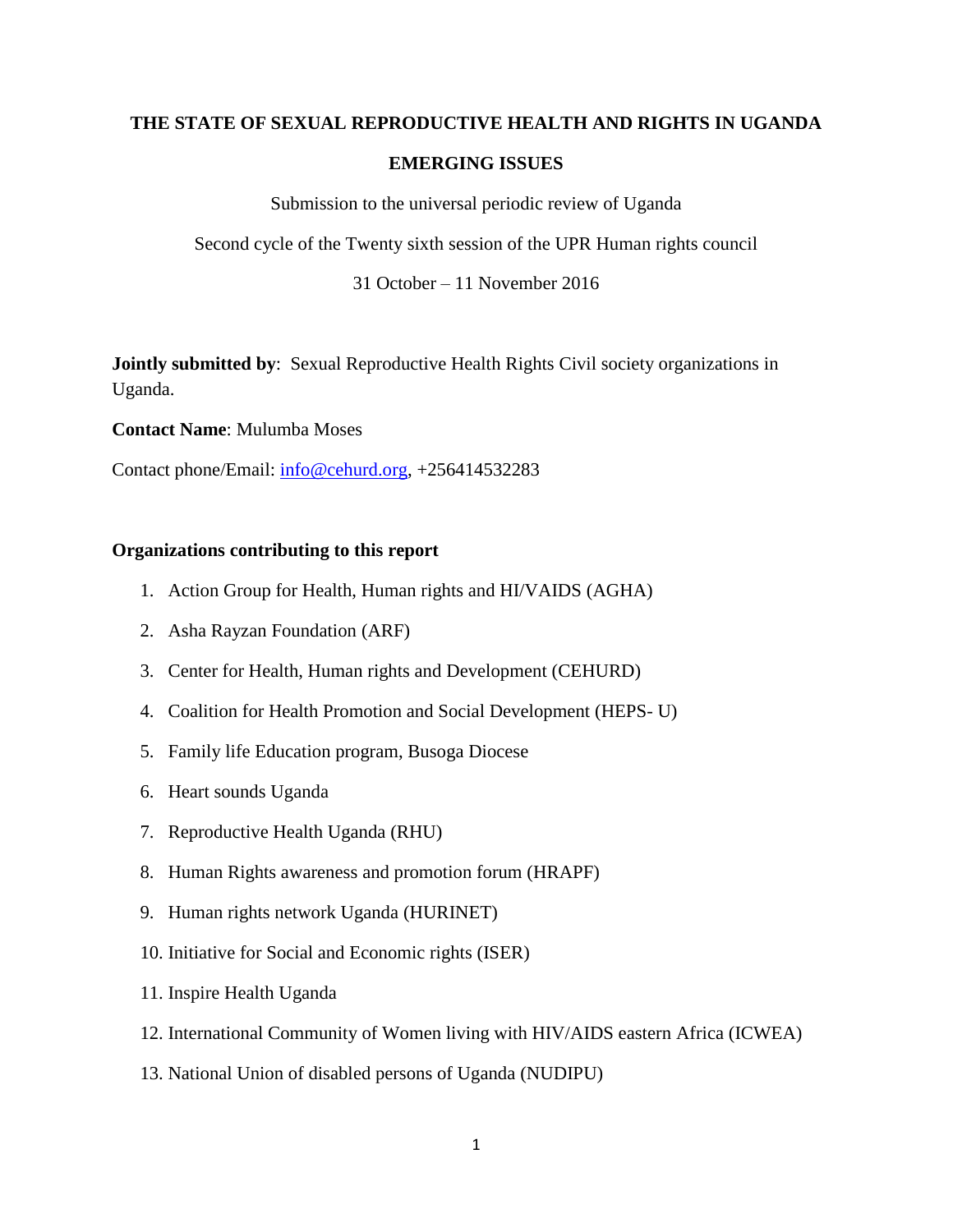- 14. Pan African Network of People With Psycho Social Disabilities
- 15. TRIUMPH UGANDA -Mental health support and recovery program.
- 16. Uganda Islamic Aids Network (UIANET)
- 17. Uganda National Health Consumer's Organization (UNHCO)
- 18. Uganda National Network of Aids Service Organizations (UNASO).
- 19. Uganda Network on Law, Ethics and HIV/AIDS (UGANET)
- 20. Uganda Youth and Adolescents Health Forum (UYAHF)
- 21. Uganda Youth Alliance for Family Planning and Adolescent Health (UYAFPAH)
- 22. White Ribbon Alliance for Safe Motherhood Uganda (WRA-U)
- 23. Youth plus policy Network

**KEY WORDS**: Sexual reproductive health and Rights; Health; Adolescent health; discrimination; Gender based violence; contraceptive information; unsafe abortion.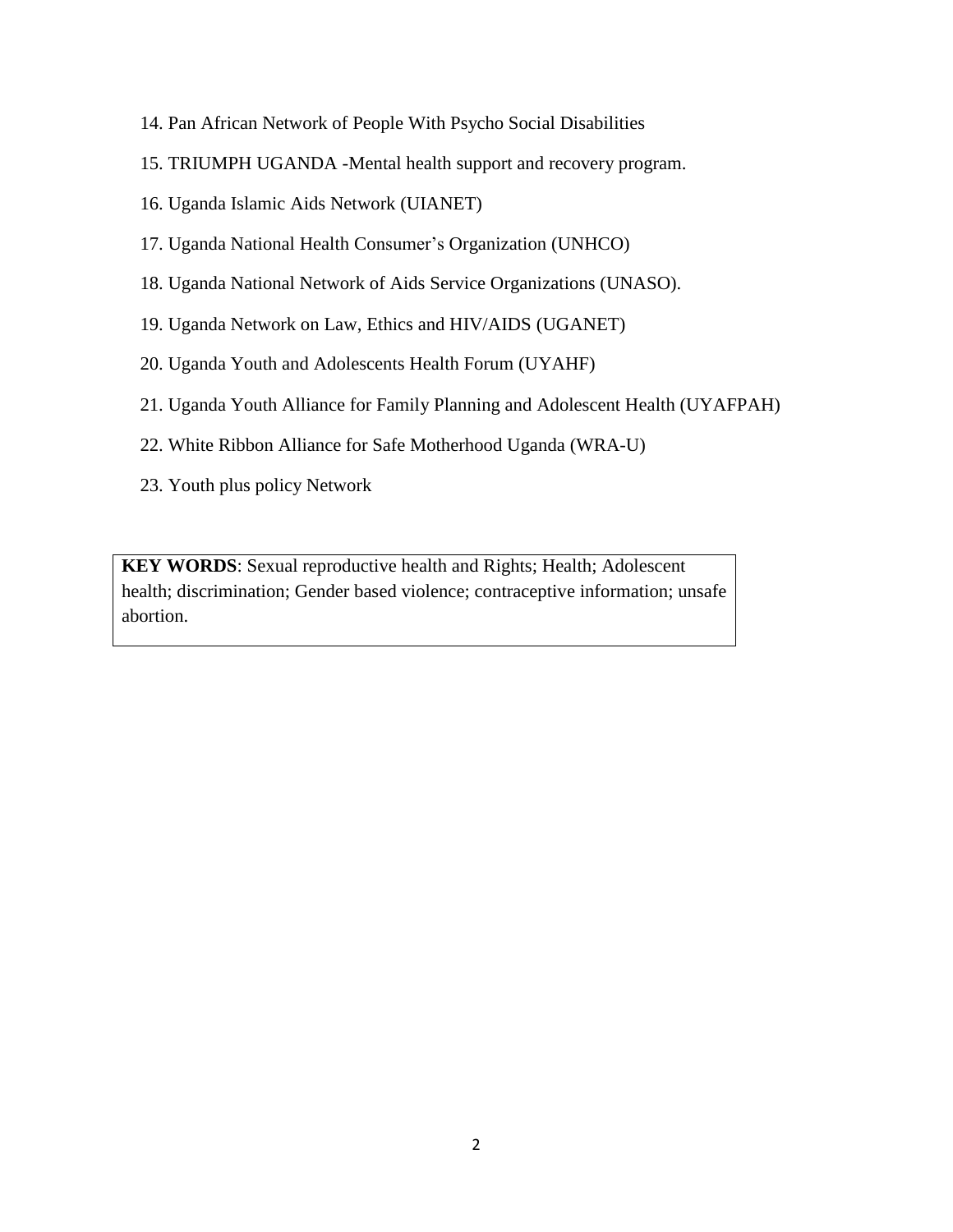#### **I. EXECUTIVE SUMMARY**

- **1.** In accordance with Human Rights Council Resolution 5/1 of June 18, 2007, this is a report jointly submitted by civil society organizations working in the area of Sexual reproductive Health and Rights (SRHRs) in Uganda. The compiling of the report has been spearheaded by the **Center for Health, Human Rights and Development (CEHURD**) 1 , a not for profit research and advocacy organization founded in 2007 and registered under the laws of Uganda. It works to ensure that laws and policies are used as principal tools for the promotion and protection of health and human rights of populations in Uganda and in the East African region.
- **2.** Founded in 2007 and fully registered under the laws of Uganda, CEHURD focuses its efforts on critical issues of human rights and health systems in East Africa such as sexual and reproductive health rights, trade and health, and medical ethics which affect the vulnerable and less-advantaged populations such as women, children, orphans, sexual minorities, people living with HIV/AIDS, persons with disabilities, among others.
- **3.** The Government of Uganda (GOU) has committed over the years to the reduction of maternal mortality and improving sexual, reproductive health and family planning services through adopting international and regional instruments<sup>2</sup> and standards like the Sustainable Development Goals (SDGs), and a number of policies and strategies at the national level which include; Uganda Vision 2040, The national development plan (2009/10-2014/15), Health Sector Strategic Plan (2010/11-2014/15), National health policy, the gender policy, National policy guidelines and service standards on sexual reproductive health and rights (2012), the adolescent health policy, health strategic plans among others.
- **4.** Despite these commitments, Women and girls in Uganda continue to face difficulties in accessing SRH services. This submission therefore highlights the following issues of concern: (A) **Maternal and Reproductive Health care services and commodities**; Uganda's maternal mortality rate in 2014 was at 360 deaths for every live birth and risk of a mother dying while giving birth in a health facility was estimated at 118 deaths for every live birth in the financial year 2014/2015 (Ministry of Health, 2015) yet accessing quality reproductive health care services from government health facilities is a hurdle: (B) **Sexual and Gender based Violence against women and girls**; 60% of married women have experienced some form of violence and these are perpetuated by cultural and societal views in the existing patriarchal society: and (C) **Discrimination and stigma against Women Living with HIV and AIDS**, women are mostly affected by the upsurge in HIV prevalence in Uganda and are more prone to stigma and discrimination than men. The HIV/AIDS prevention and Control Act 2014 exacerbates this situation with the contentious clauses including forced disclosure, mandatory HIV testing and intentional passing on of HIV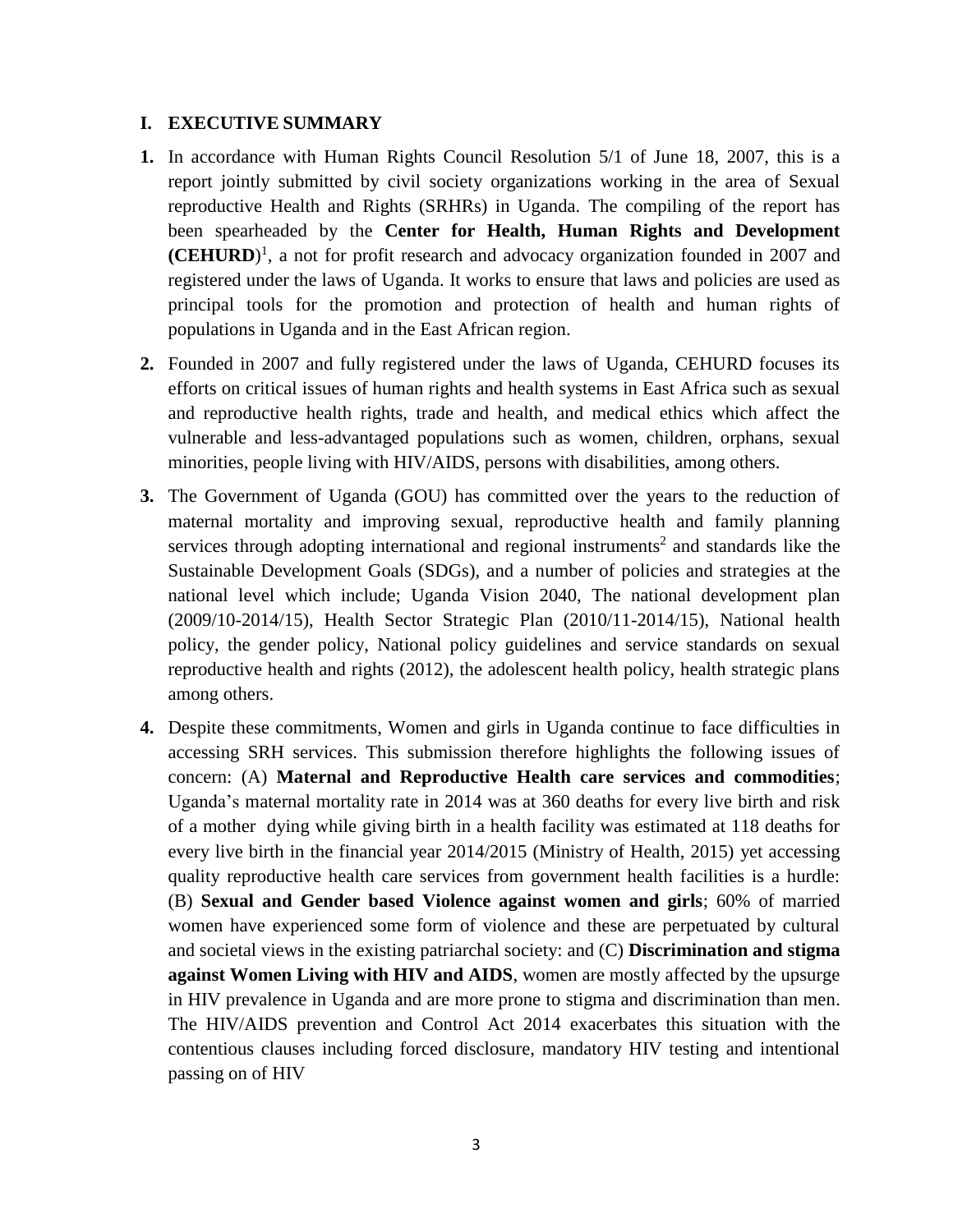## **II. KEY ISSUES**

## **A) Maternal and reproductive health care services and commodities.**

## **i. Access to maternal healthcare services**

- 5. According to the Uganda Demographic Health Survey 2011, maternal mortality is the leading cause of death among women of childbearing age in Uganda with over 80% of all maternal deaths being as a result of: severe bleeding (mostly bleeding after childbirth), infections (usually after childbirth), high blood pressure during pregnancy (pre-eclampsia and eclampsia) and unsafe abortion among others.
- 6. During the previous Universal Periodic Review (UPR) of Uganda, the government accepted recommendations to continue to work towards reducing the high maternal mortality rates and increase access to SRH services by raising the health budget to 15%.<sup>3</sup> The Committee on Economic, Social and Cultural Rights (CESCR Committee), during its review of Uganda in 2015, also expressed concern regarding the high rate of maternal mortality, and recommended the state to intensify its efforts to reduce the rate including by sufficiently equipping facilities to provide antenatal, delivery and postnatal care.<sup>4</sup> Despite these recommendations, however, the maternal mortality remains relatively high due to the low budget allocation to the Health sector and an almost impossible free access to the available services.
- 7. **Recommendation:** The government needs to intensify its efforts of making maternal health care services more accessible including by allocating adequate resources.
- 8. **Recommendation**: The government needs to increase budget allocation to the health sector by allocating 15% of the national budget to the sector as committed in the Abuja declaration

# **ii. Affordability of health care services.**

- 9. Despite the government abolishing cost sharing in the public sector in Uganda, it has yet to be universally implemented or enforced by the government. The current situation as it stands exacerbates the vulnerability of those who cannot afford health care services. It also provides avenues for corruption for health care employees. Out of pocket expenditure in the health sector contributes to up to 70% ranging from informal "under the-table" payments to health workers to buying prescribed medication from private health facilities, a feature of many nominally free health services. This practice has not only denied Ugandans access to health care services but has also resulted into death of patients.
- 10. Constitutional petition No. 16 of 2011 for example, a case challenging death of expectant mothers in public health facilities cites two cases of ladies, one of whom died at Mityana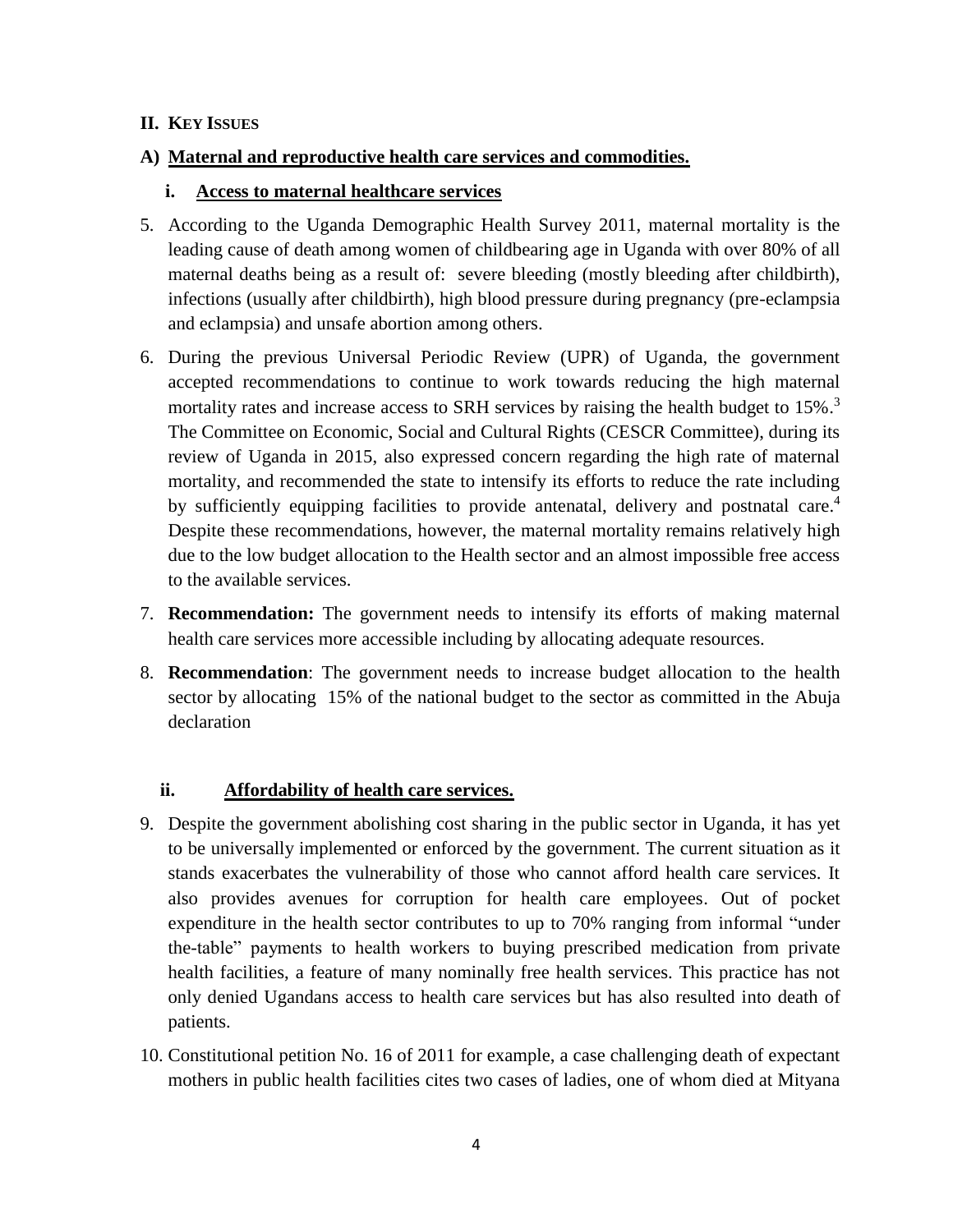Hospital for failure to pay for three bottles of rehydrating water, and airtime to call the health service provider on duty<sup>5</sup>

**11. Recommendation:** The government needs to revisit it's no cost sharing policy since it has impacted on access to health care services within public facilities.

## **iii. Adolescents access to quality sexual and reproductive health services**

- 12. Although the government is to be commended for establishing policies to address adolescent access to sexual and reproductive health services, including the Adolescent Health Policy Guidelines and Service Standards<sup>6</sup> and the National Minimum Healthcare Package,<sup>7</sup>implementation of these policies is yet to be realized.
- 13. Bridging the gap between service delivery and implementation of the policies is important given that nearly 1 in 4 Ugandan girls aged 15-19 have already given birth or is pregnant with her first child<sup>8</sup> and  $14\%$  of young women have their first sexual encounter before the age of 15. Inadequate access to sexual and reproductive health services results in affiliated rise in maternal morbidity and mortality,<sup>9</sup> higher HIV/AIDS rates amongst adolescents and greater drop-out rates among school-aged girls.<sup>10</sup>
- **14. Recommendation:** Government should ensure adolescent's access to reproductive health by coming up with a clear plan and budget line on implementation of the adolescent health policies.
- **15. Recommendation:** Government should invest at least 5% of its annual Health sector budget to adolescents' access to quality reproductive health services.

# **iv. Inadequate access to contraceptive information and services**

- 16. Uganda's legal framework allows access to information for as long as it doesn't prejudice the security of the state. Accessing health related information is however problematic yet access to family planning information and services is vital in protecting women's' and girls' rights to life and health. Inadequate access to such information and services may lead to women and girls experiencing unwanted pregnancies, possibly resulting in death or illness due to lack of adequate healthcare, or they may seek out unsafe abortions that result in injury or death.
- 17. Although the state has made efforts to improve access to family planning information and services, the unmet need for family planning for women in Uganda stood at  $34\%$ <sup>11</sup>. In addition, while the use of modern contraception increased from 15% in 2007 to 26% in 2011, majority of women and girls still do not have access to contraceptive information and services<sup>12</sup>. Further, the use of, and access to, contraception among women also varies depending on geographical location, level of education and income level. The 2011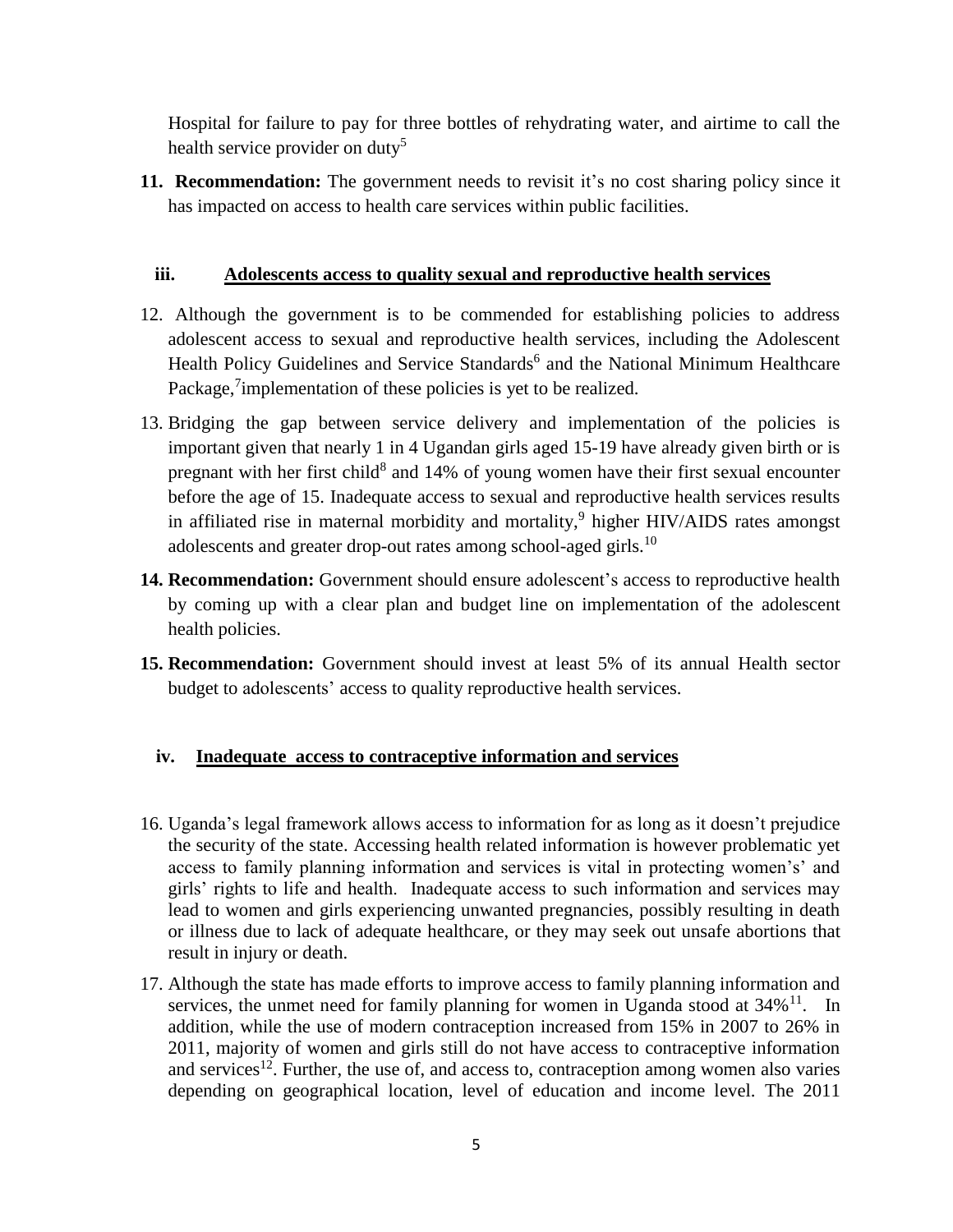UDHS further notes that 46% of married women living in urban areas used some method of contraception, as opposed to only 27% of married women located in rural areas. In addition, 44% of married women with a secondary level or more of education used contraceptives as compared to only 18% of those with no education.

- 18. This low rate is attributed to a number of barriers women and girls face including associated user fees for the services, unavailability of a preferred contraceptive method, and improper counseling services. Other factors, such as the fear of side effects, the inconvenience of using modern contraceptives, partners' opposition to contraceptive use and the belief that contraceptives are prohibited by religion, inhibit women from using contraceptives. Further men's misconceptions regarding contraceptives, such as that they cause health problems, influence women's use of the methods are also attributed to low rate.
- 19. **Recommendation**: The government should ensure universal access to family planning information and services.
- 20. **Recommendation**: The government should invest in a country wide sensitization program on reproductive information.

#### **v. Lack of an enabling legal environment for access to safe abortion services.**

- 21. Uganda's legal framework lacks clarity with regard to provision of abortion services. The constitution (Article 22 (2)) allows for termination of pregnancy as prescribed under the law. The authorizing legislation, the Penal Code Act both gives authorization and restriction on provision of abortion care. As a result, medical practitioners are often arrested by police and charged under the Penal Code Act for procuring an abortion even when they are providing post abortion care especially if a woman has presented with complications from an unsafe abortion. This makes it difficult for a medical practitioner who is constitutionally allowed to practice profession to provide abortion treatment due to fear of being arrested. This criminalization has also perpetuated gender stereotypes, marginalized and disempowered women by forcing them to make difficult decisions about their health and well-being or facing criminal liability, which makes them opt for clandestine methods often leading to death.
- 22. In June 2015, the Ministry of Health issued the "Standards and Guidelines for the Reduction of Maternal Morbidity and Mortality from Unsafe Abortion in Uganda," (S&Gs) with the aim of strengthening mechanisms to address unsafe abortion which include reducing the number of unwanted pregnancies through sensitization and health talks; increasing access to family planning; and as a secondary prevention, increase access to Comprehensive Abortion Care (CAC) services." If implemented effectively the S&Gs are expected to improve the quality of medical care services by providing clear guidance on the provision of safe abortion services and the management of unsafe abortion as well as educating health workers and policy makers.
- 23. Human rights bodies have found that both restrictive abortion laws and the failure to ensure access to abortion when it is legal are incompatible with international human rights obligations, amounting to violations of the rights to life and health, the right to be free from cruel, inhuman and degrading treatment, and the right to be free from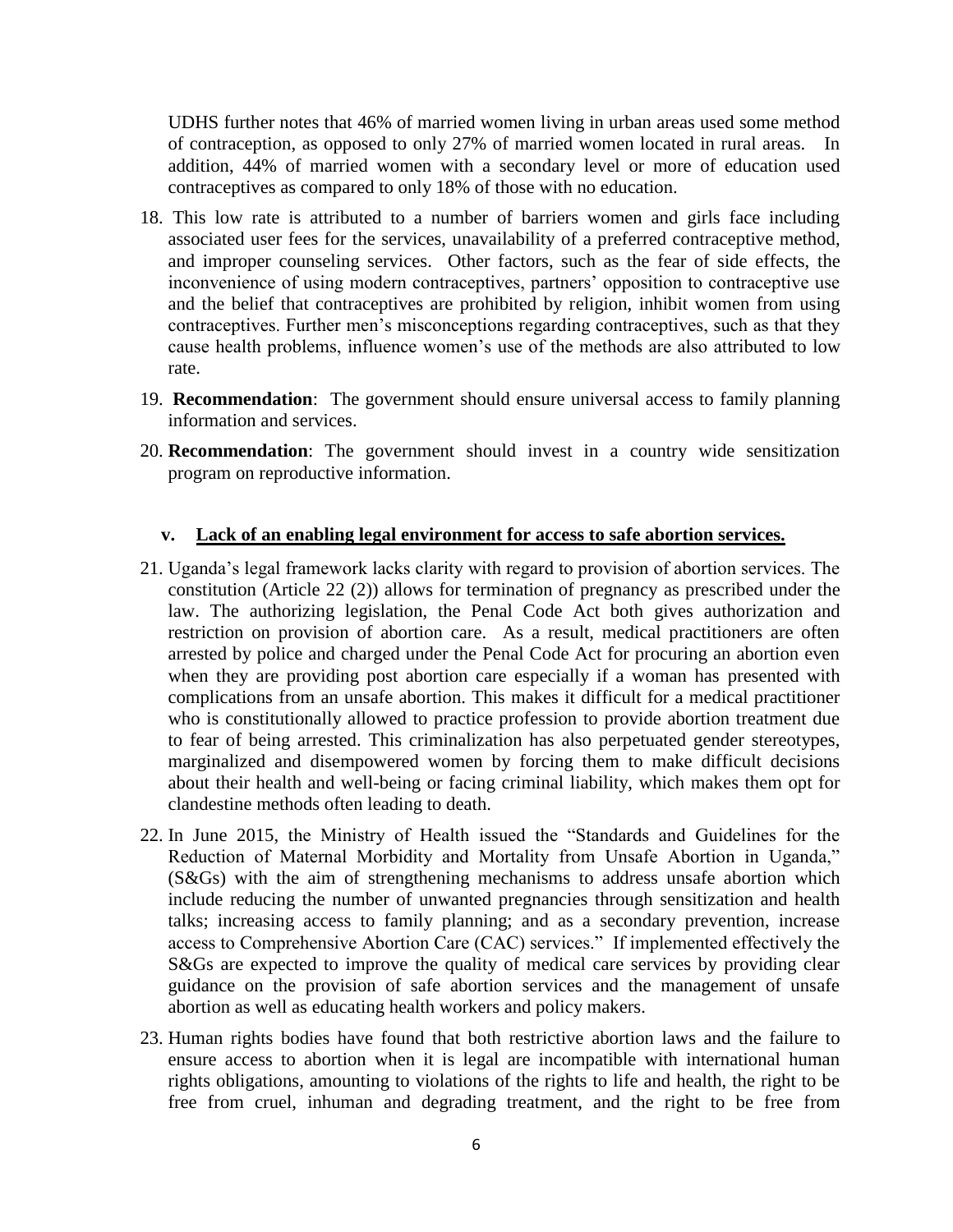discrimination. Particularly Uganda has ratified the African Charter on Human and people's rights on the rights of Women in Africa (Maputo Protocol) with a reservation to article 14(2) (c) which requires states to authorize medical abortion in cases of rape, incest and where the pregnancy threatens the life or health of the women or the fetus. This reservation greatly impacts on women's rights to access safe abortion services.

- 24. In addition to international and regional obligations, Uganda's reproductive health guidelines list, provides for PAC as a component of maternal and newborn health services that should be provided to women who have had an abortion. However, evidence shows that most health care facilities in Uganda are poorly equipped to manage PAC. Supplies that are crucial to the provision of PAC are only available in small percentage within a few health facilities that offer delivery services. A study published in 2014 revealed that Manual Vacuum Aspiration (MVA)—the preferred method for PAC for first trimester abortions—was not available in all health care facilities and providers were no trained to use the equipment. In addition, due to the misconception about the legality of abortion, doctors may also refuse to perform PAC for fear of being reported to the police.
- 25. **Recommendation:** Government should operationalize Article 22 (2) of the Constitution to ensure access to safe and legal abortion services to women and girls.
- 26. **Recommendation:** The state should remove all legislative barriers that prohibit young people especially unmarried young women from accessing sexual and reproductive health services and family planning.
- 27. **Recommendation**: The state should come up with concrete plans for training health service providers and implementing the Standards and Guidelines for the Reduction of Maternal Morbidity and Mortality from Unsafe Abortion in Uganda

### **VI. Impediment on access to sexual reproductive health services by LGBTI persons.**

- 28. While Uganda in general may face challenges arising from poor health system, sexual minorities are disproportionately affected because they have to contend with these general challenges as well as with those specific to them as lesbians, gay, bisexuals, trans gender and intersex (LGBTI) people. These challenges range from legal, social and economic factors in enjoyment of their SRHR. The existence or archaic laws that criminalize "carnal knowledge" against the order of nature have impended access to SRHRs services by LGBTI as such provisions are used against LGBTI persons in the health sector.
- 29. Further, almost all health policies in Uganda apart from the National AIDS strategic plan 2015-2020 do not recognize the health needs of LGBTI persons. UNAIDS in its THE GAP report, notes that LGBT persons are both left behind and most at risk populations. The HIV prevention rate of Men who have sex with Men (MSMs) stands at 13.7% which is way above the National IC prevention rate which stands at 7.3% . The exclusion of this population from health policies has thus greatly impacted their access to SRH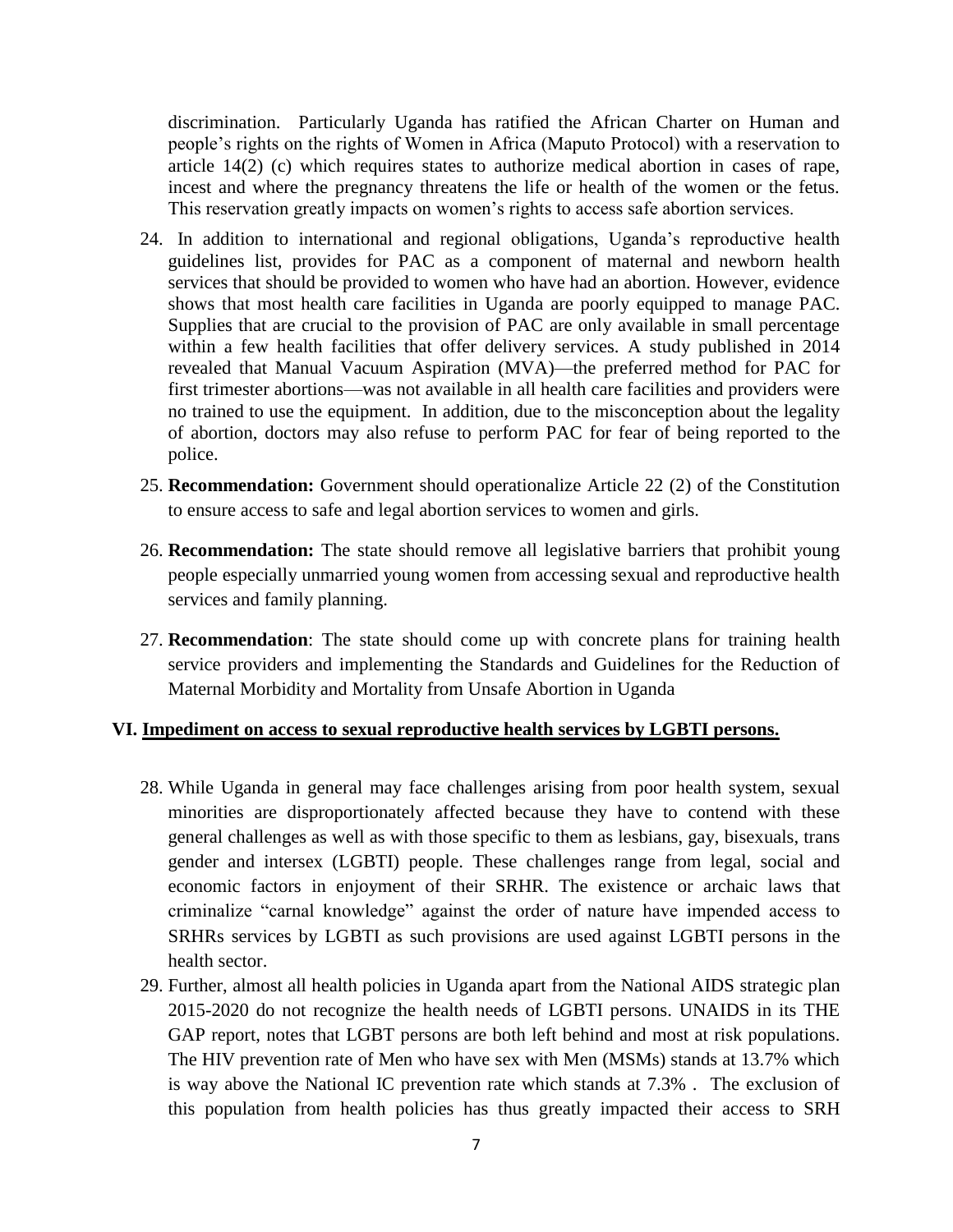services including access to HIV treatment and counseling. Although the Government is commended for setting up a Most at Risk Population initiative (MARPI) clinic to provide HIV services to these populations, these clinics are however few and overstretched with no capacity to reach out to all LGBTI persons in the country.

- **30. Recommendation:** The state should also review health policies to include specific programs targeting all LGBTI persons and increase avenues with LGBTI health friendly health services.
- 31. **Recommendation***:* Government should set up more MARPI clinics to provide SRHR services to most at risk populations including LGBTI persons

# VII. **Limited Access to Sexual and Reproductive Health Services by Refugees in Uganda**

- 32. Uganda is experiencing an influx of over half a million people fleeing violence and human rights abuse from countries such as; South Sudan, Burundi and the Democratic Republic of Congo, among others. Majority of refugees are women, out of which 70% are estimated to be of reproductive age. There is limited access to basic emergencyobstetric services for these refuge women, only a small proportion of deliveries are attended by skilled service providers, sexual and gender based violence is on a rise, and transmission of sexually transmitted infections, including HIV. Unfortunately, the local health facilities are not able to keep up to the increasing demand, hence increasing a desperate need for sexual and reproductive health services $^{13}$ .
- 33. Sexual and reproductive health is a key aspect of healthcare provision that does not disappear in humanitarian situations, but instead the demand for resources and services only increases. It is therefore crucial that the government of Uganda plans to incorporate and promote sexual and reproductive health service delivery within its emergency planning in order to meet the growing need. If neglected in humanitarian situations, there are likely consequences for the men, women, children and the country at large
- 34. **Recommendation:** The Government should prioritize the provision of sexual and reproductive health services for the refugees by deliberately incorporating and promoting it within its emergency plans and policies, and by effectively implementing the plans and policies in order to meet the demand.

# **B) Sexual and Gender based Violence against women and girls**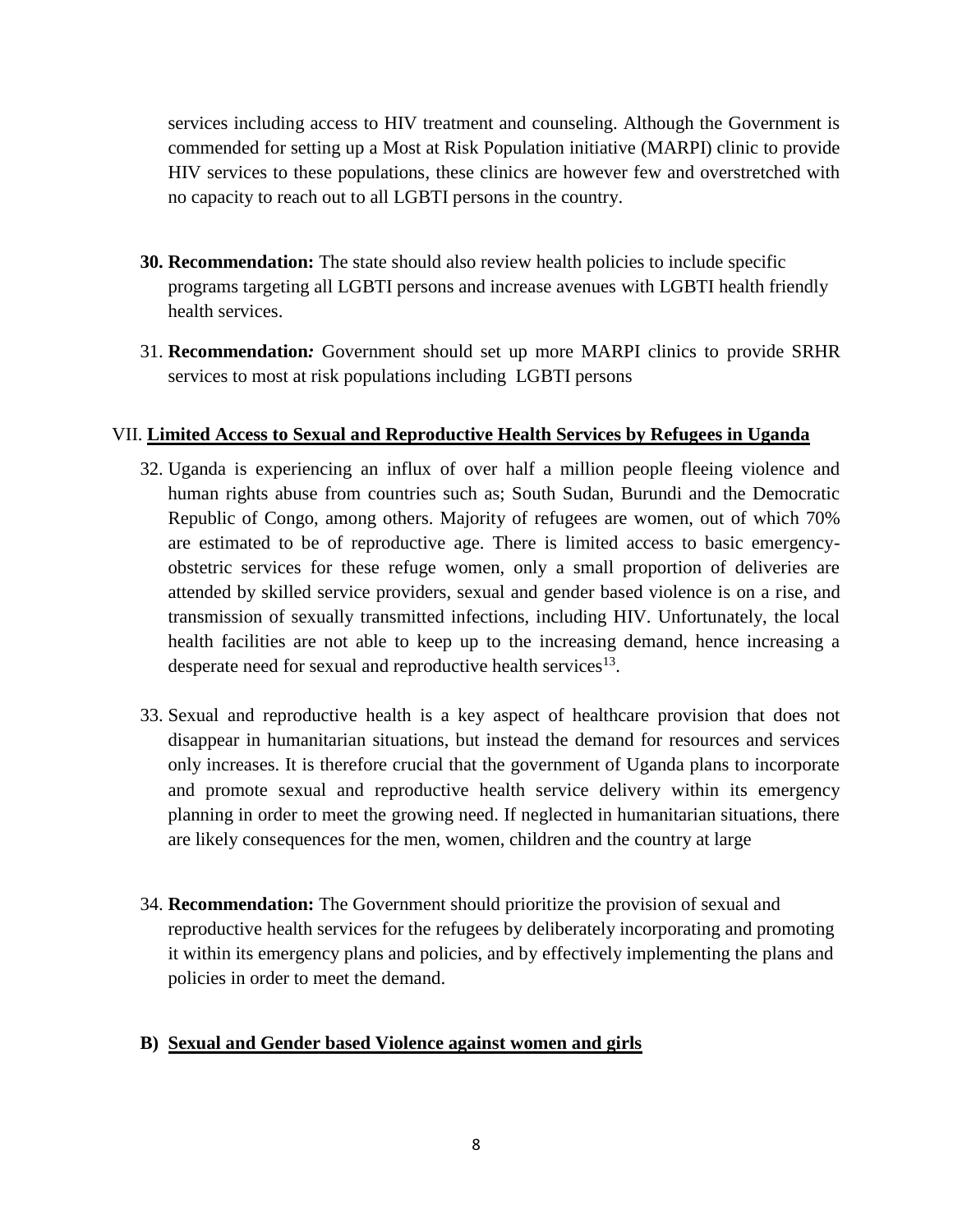- 35. Uganda has a strong legislative and policy framework that supports women's empowerment and equality although its society is characterized by strong patriarchal beliefs that value male supremacy and women's subordination. According to the UDHS 2011, about 60% of ever-married women have experienced some form of violence (physical, sexual, emotional) by a husband or intimate partner. Cultural and societal views perpetuate violence against women, with 58% of women believing that physical violence against women is justifiable in at least certain circumstances.
- 36. Uganda accepted a number of recommendations with respect to sexual and physical violence against women and girls during the 2011 UPR, which called upon it to implement the Domestic Violence Act of 2010, which was intended to, among other things, "provide for the protection and relief of victims of domestic violence." Other Human rights committees for example CESCR Committee, in 2015 expressed concern regarding the "inadequate implementation of the Domestic Violence Act, and the delays in adopting the Sexual Offences Bill.
- 37. However, marital rape is not expressly prohibited by the Domestic Violence Act yet the implementation of the Act itself is still slow. Due to the government's failure to effectively implement legal and policy measures therefore, violence against women and girls remains alarmingly high. Even when victims report sexual violence, women face difficulties to relief and justice.
- 38. **Recommendation:** The government should fast track the implementation of the Domestic Violence Act.

### **C) Discrimination and Stigma against Women Living with HIV and AIDS**

- 39. Studies estimated that over 1.5 million Ugandans were living with HIV/AIDS in 2014, representing 7.3% of the total adult population<sup>14</sup>, a marked increase since 2005.During the previous UPR, Uganda accepted recommendations aimed at advancing quality health care for all and ensuring a prevention of HIV/AIDS preference.
- 40. Despite that, the president assented to a contentious HIV and AIDS Prevention and Control Act with an aim of "preventing and controlling HIV". The Act which contains several contentious provisions will increase stigmatization and discrimination, which will consequently hinder the public health response to a recent increase in the HIV prevalence rate in Uganda. These clauses include mandatory testing (section 13), criminalization of transmission of HIV (section 41 and 43) and disclosure without consent (section 18).
- 41. Recommendation: The HIV/AIDS Prevention and Control Act should be called back to Parliament and clauses relating to criminalization of transmission of HIV, disclosure without consent, and mandatory testing removed or amended.